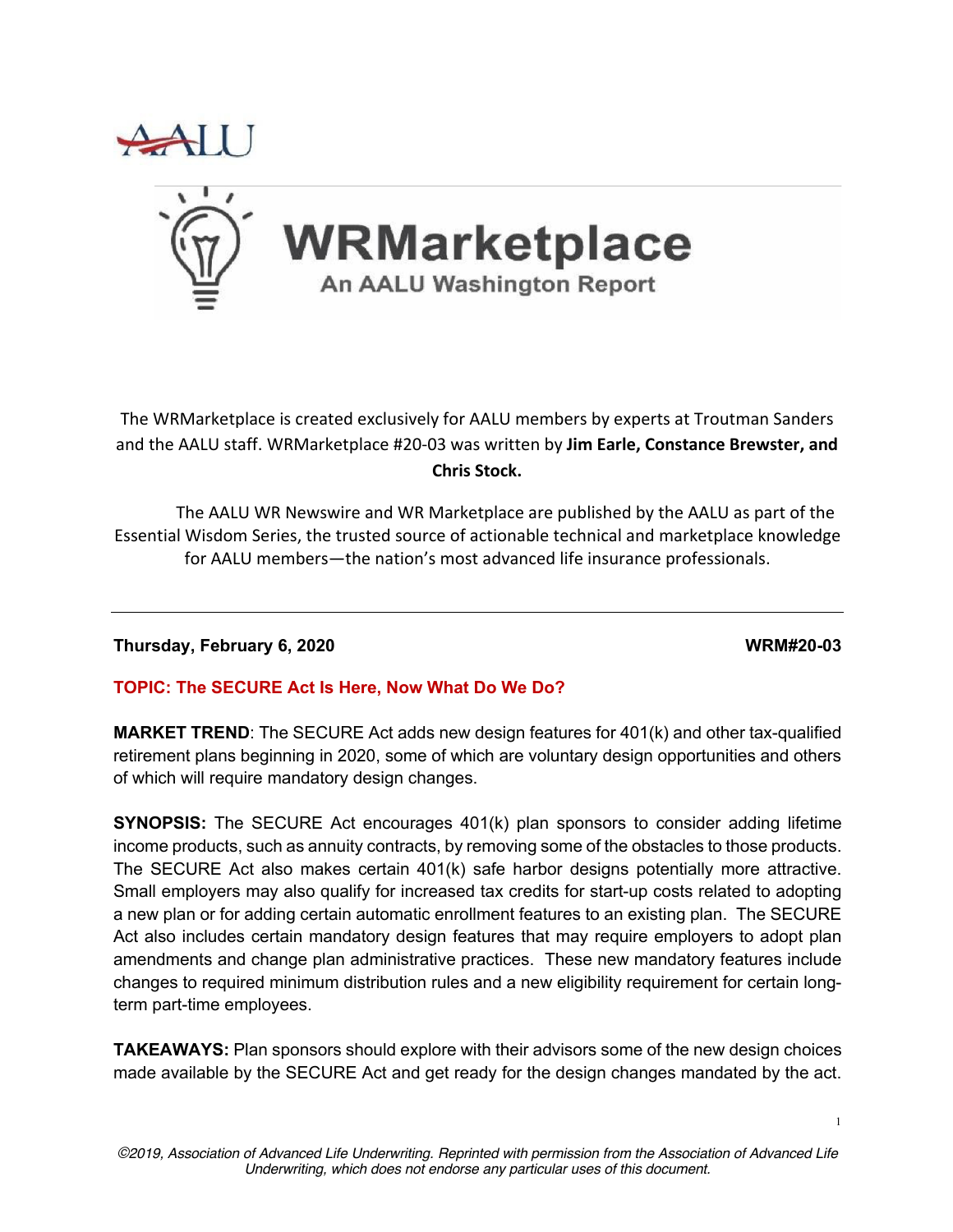Many of these requirements will depend on guidance yet to come from the Internal Revenue Service and Department of Labor.

On December 20, 2019, the Setting Every Community Up for Retirement Enhancement Act of 2019 (the "SECURE Act") was signed into law resulting in a number of changes impacting 401(k) plans and other tax-qualified retirement plans. The SECURE Act creates several new, potentially attractive design choices for 401(k) plans, but also imposes new design requirements. This article reviews some of the key new design choices and requirements that plan sponsors and their advisors should begin to consider now.<sup>1</sup>

# **CHANGES THAT ENCOURAGE LIFETIME INCOME PRODUCTS IN 401(K) PLANS**

401(k) plans have become the primary form of retirement savings offered by employers, but very few of those plans provide employees with an easy way to receive their plan benefits as lifetime retirement income, like an annuity. The SECURE Act includes three provisions intended to encourage greater adoption of lifetime income products by 401(k) plans:

- 1. Fiduciary safe-harbor for selecting lifetime income product providers;
- 2. Increased portability for lifetime income products offered in defined contribution plans; and
- 3. Required lifetime income disclosures for participants.

*Fiduciary Safe Harbor For Selecting Lifetime Income Providers*. Selecting an insurance company or other provider to make available a lifetime income product, like an annuity contract, for a 401(k) plan can raise potential fiduciary risk for the plan fiduciary selecting the provider. Concerns can arise, for example, if that provider later becomes financially troubled. The SECURE Act makes it easier for fiduciaries to select a lifetime income provider (the "insurer") by adding a safe harbor for plan fiduciaries in making that selection.

Under the SECURE Act, a plan fiduciary will be deemed to satisfy its fiduciary requirements under ERISA in selecting a lifetime income product offered by an insurer if the plan fiduciary:

> • engages in an objective, thorough, and analytical search for the purpose of identifying insurers from which to purchase the annuity contract;

<sup>1</sup> This article is not intended to be a comprehensive summary of the SECURE Act. It focuses on certain features of the SECURE Act that are likely to be of interest to private sector employers that sponsor 401(k) or other qualified retirement plans for non-union employees. For example, the SECURE Act includes special rules and exceptions for governmental and collectively bargains plans and are not described in this article.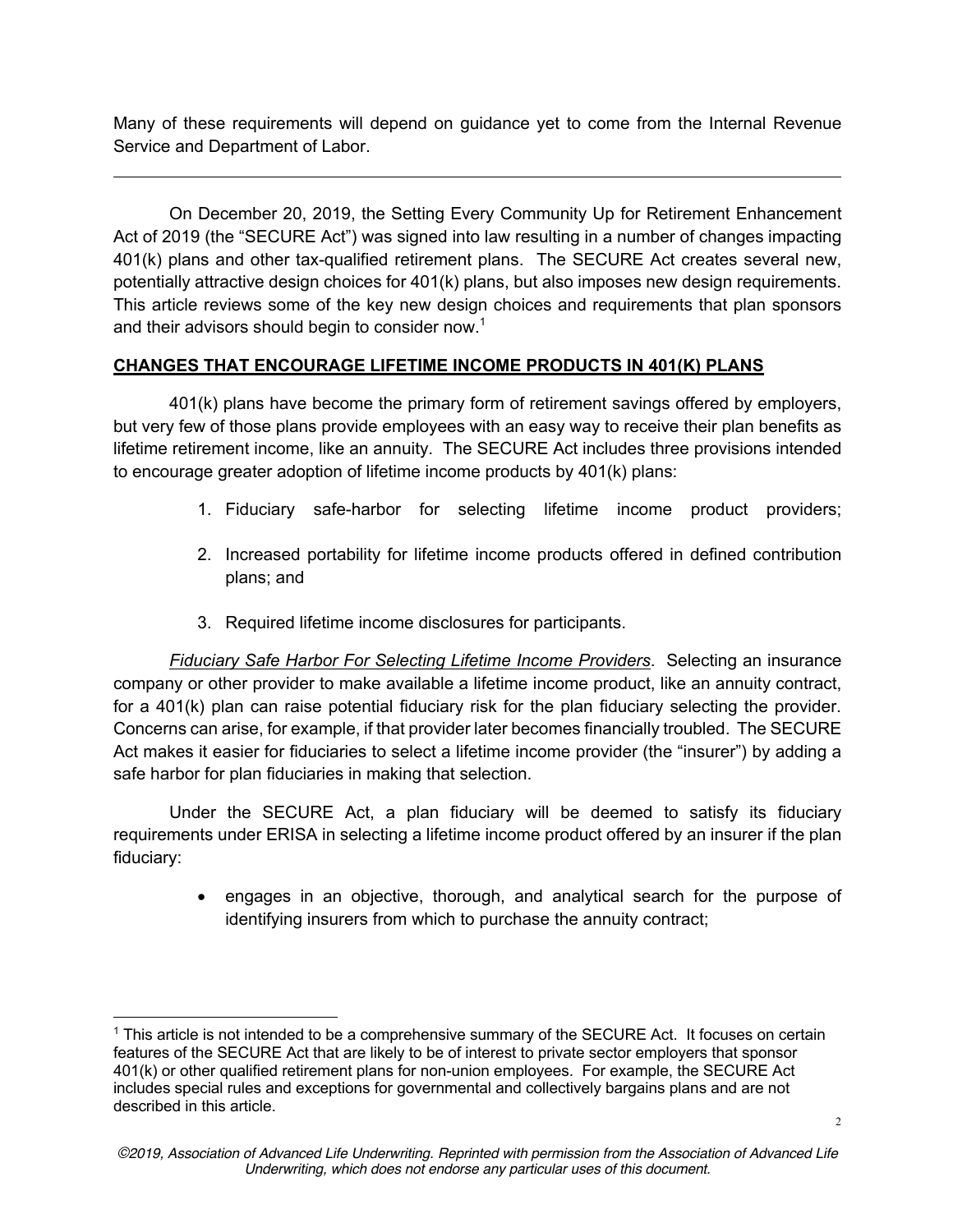- considers the financial capability of such insurer to satisfy its obligations under the annuity contract; and
- considers the cost (including fees and commissions) of the annuity contract offered by the insurer in relation to the benefits and product features of the contract and administrative services to be provided under the contract.

To satisfy the safe harbor, the plan fiduciary should obtain a written representation from the insurer that:

- the insurer is licensed to offer annuity contracts; and
- the insurer, at the time of selection and for each of the immediately preceding seven plan years—
	- $\circ$  operates under a certificate of authority from the insurance commissioner of its domiciliary State which has not been revoked or suspended;
	- $\circ$  has filed audited financial statements in accordance with the laws of its domiciliary State under applicable statutory accounting principles; and
	- $\circ$  maintains (and has maintained) reserves which satisfies all the statutory requirements of all States where the insurer does business; and is not operating under an order of supervision, rehabilitation, or liquidation.

If the fiduciary determines that the insurer is financially capable of satisfying its obligations under the annuity contract and the relative costs of the contract are reasonable, the fiduciary will not be liable for any loses to the participant or beneficiary on account of the insurer's inability to satisfy its financial obligations under the terms of the contract.

Throughout the selection period, plan fiduciaries should document their decision-making process in the event it is ever challenged by the Internal Revenue Service ("IRS"), Department of Labor ("DOL") or a participant. Moreover, fiduciaries should also conduct a periodic review of the insurer. The safe harbor provides that a periodic review is deemed conducted if the fiduciary obtains the written representation noted above from the insurer on an annual basis. The safe harbor only relieves fiduciary liability with respect to the selection of the annuity provider. The plan fiduciary still has a duty in selecting the annuity (e.g., whether fees and services provided under the contract are prudent).

*Increased Portability Of Lifetime Income Options*. One potential drawback of lifetime income options in a 401(k) or other defined contribution plan is that they can be difficult or costly to remove from the plan investment line-up. These lifetime income options typically take the form of a guaranteed investment contract, which often imposes a fee when liquidated. But plan sponsors and fiduciaries need the flexibility to make changes to the investment line-up in their plans. Prior to the SECURE Act, participants had no good way to preserve a lifetime income option in the event an employer no longer authorizes that lifetime income option under the plan.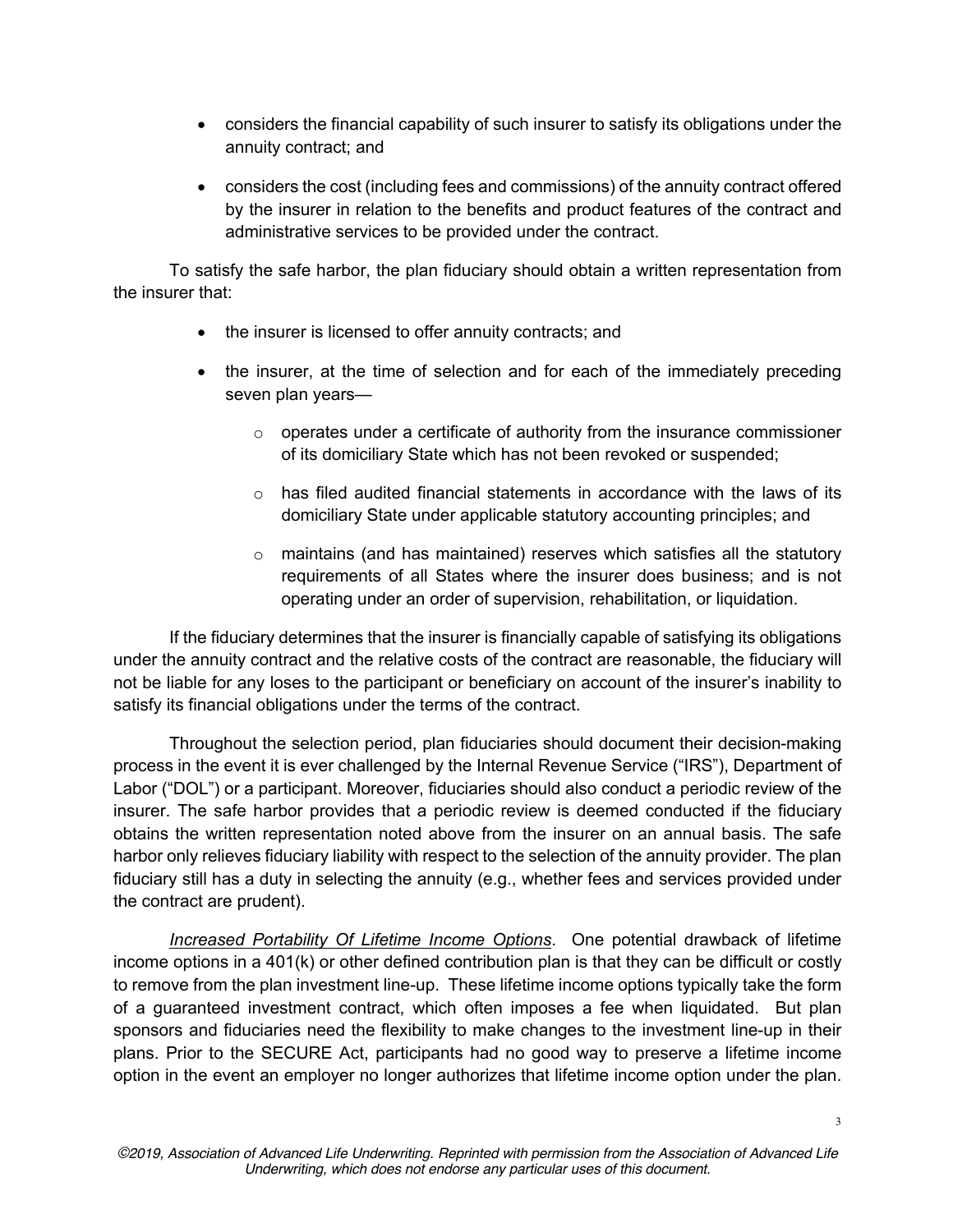As a result, participants not only would lose the benefit of the guaranteed retirement income provided by the lifetime income option, but also may have to pay a fee to liquidate the investment.

To address this potential drawback, for plan years beginning after December 31, 2019, the SECURE Act allows plan participants invested in a lifetime income investment option to take a distribution in the event the investment is no longer authorized under the plan. The distribution may take the form of a direct trustee-to-trustee transfer to another employer-sponsored qualified plan or IRA, or by the plan's purchase and distribution to the participant of an annuity contract. The distribution must occur at least 90 days prior to the date that the lifetime income investment is no longer authorized to be held as an investment option under the plan.

Practical Considerations. Plan sponsors will likely be required to revise their plans, summary plan descriptions ("SPDs"), distribution forms, and participant communication materials if they wish to offer participants this option.

*Required Lifetime Income Disclosures*. Whether or not a plan makes available a lifetime income product, the SECURE Act requires that the plan administrator provide participants with a lifetime income disclosure. The disclosure must provide an estimate of the amount of monthly income that the participant or beneficiary would receive if their account balance under the plan was paid as a single life annuity or joint survivor annuity. The lifetime income disclosure must be included in the participant's annual pension benefit statement and furnished at least once every 12 months.

An employer will not incur fiduciary liability if it uses the DOL assumptions and guidance in calculating the applicable annuity amount. The SECURE Act directs the DOL to develop a model disclosure and prescribe the assumptions that administrators may use in determining the estimated annuitized amount. This requirement becomes effective for benefit statements furnished more than 12 months after the latest of the DOL's issuance of an interim final rule or the model disclosure and assumptions.

Practical Consideration. It is possible that once employers begin to provide employees with these lifetime income disclosures, participants may put more pressure on their employers to add lifetime income options as a plan investment choice.

# **CHANGES THAT ENCOURAGE 401(k) SAFE HARBOR PLANS**

401(k) plans normally must pass mathematical annual discrimination tests—sometimes called the "ADP" and "ACP" tests— which limit the amount of elective and matching contributions for highly compensated employees based on the amount of elective and matching contributions for non-highly compensated employees. The Code includes certain "safe harbor" plan designs which, if adopted, allow employers to avoid these nondiscrimination tests. The SECURE Act includes two provisions that further encourage certain of these safe harbor plan designs, effective for plan years beginning after December 31, 2019.

*Increase in Maximum Automatic Deferral Rate*. One type of 401(k) safe harbor plan design utilizes an automatic enrollment feature. Under the qualified automatic enrollment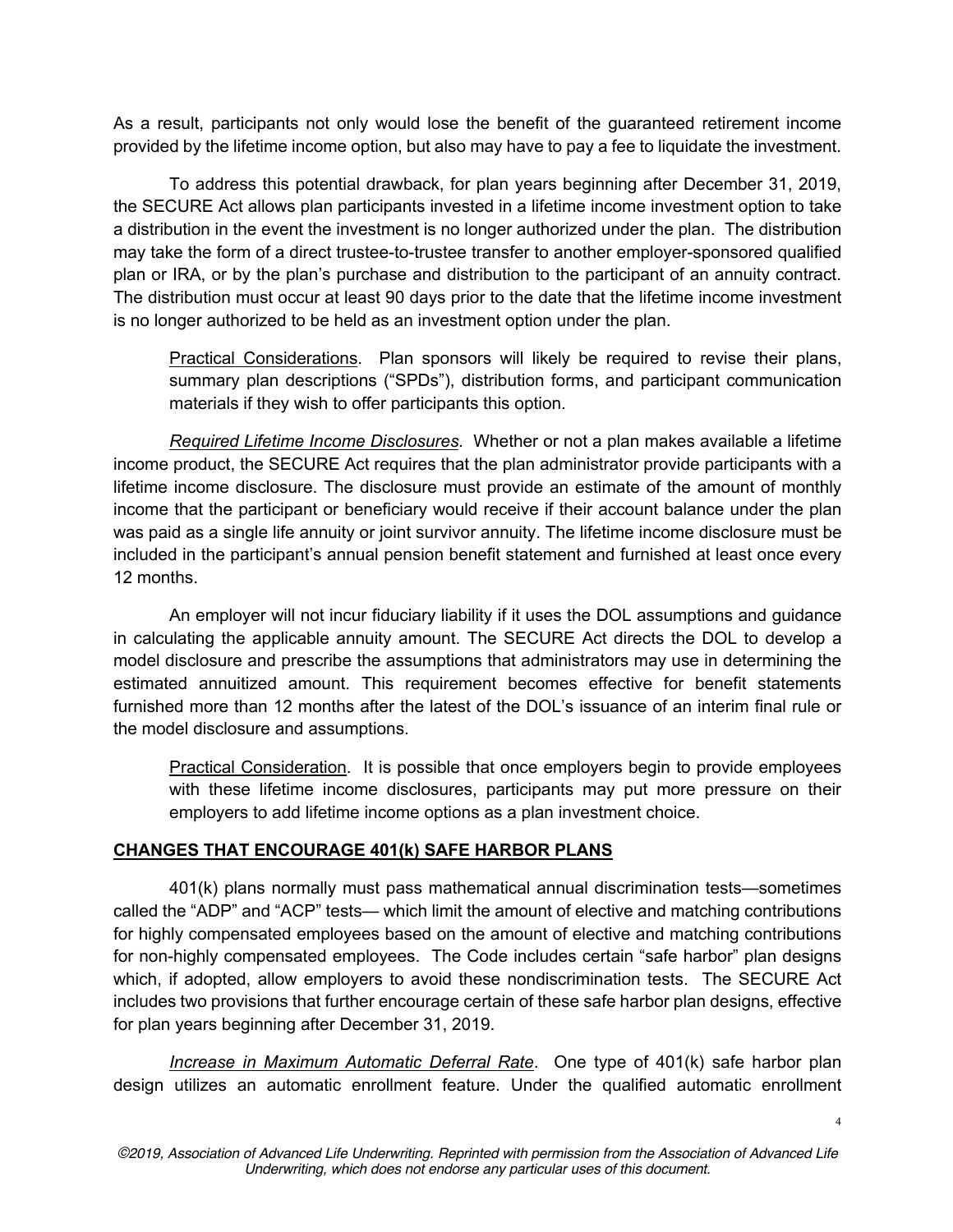("QACA") safe harbor design (which requires a certain level of matching contributions), unless an employee elects otherwise, the employee is treated as electing to make elective deferrals at a default rate equal to a percentage of compensation that is stated in the plan and is at least (a) 3% of compensation for the first year the deemed election applies to the participant (the first deemed election year); (b) 4% during the second year; (c) 5% during the third year; and (d) 6% during the fourth year and afterwards. Automatic enrollment safe harbor plans may provide for default contribution rates higher than the above minimums but cannot exceed a maximum rate of 10% for any year. For plan years beginning after December 31, 2019, the SECURE Act increases the maximum automatic deferral rate for a QACA safe harbor plan from 10% to 15% after the first year of automatic deferrals. But, for the first year of the participant's default contributions, the maximum default rate remains 10%. This rule only applies for safe harbor plans. For non-safe harbor plans there is no maximum limit.

Practical Considerations. Generally, increasing the automatic default contribution rate encourages more saving for retirement by the participants. Although not required, if a plan sponsor wishes to implement this increased maximum default contribution rate, a plan amendment and updated administrative procedures, enrollment forms, SPDs, and any other participant communications are required. Safe harbor plans generally cannot be amended mid-year unless an exception applies. Plan sponsors that wish to make a midyear change should consult with legal counsel to ensure that regulatory requirements are met.

*Extended Time to Adopt Safe Harbor Plan with Nonelective Contributions*. Under the nonelective contribution safe harbor plan design, a 401(k) plan automatically passes annual nondiscrimination testing if the plan provides for a nonelective contribution of at least 3% of an employee's compensation on behalf of each non-highly compensated employee eligible (and satisfies certain other requirements). To qualify for the safe harbor, each eligible employee must receive a safe harbor notice explaining his rights under the plan within a reasonable period *before* the beginning of the plan year. Generally, safe harbor plan provisions must be adopted prior to the beginning of the plan year and remain in effect for the entire plan year unless an exception applies. These provisions can make a safe harbor design less attractive for some employers.

The SECURE Act encourages the nonelective employer contribution safe harbor design by loosening some of these requirements. The SECURE Act eliminates the notice requirement for these safe harbor plans. The SECURE Act also allows the employer to delay the decision as to whether to make a safe harbor nonelective contribution. The new rules allow the employer to:

- add a 3% safe harbor nonelective contribution feature to its 401(k) plan during and up to 30 days before the end of the plan year; or
- add a 4% safe harbor nonelective contribution feature to its  $401(k)$  plan if the plan is amended after 30 days before the end of the plan year and no later than the close of the following plan year.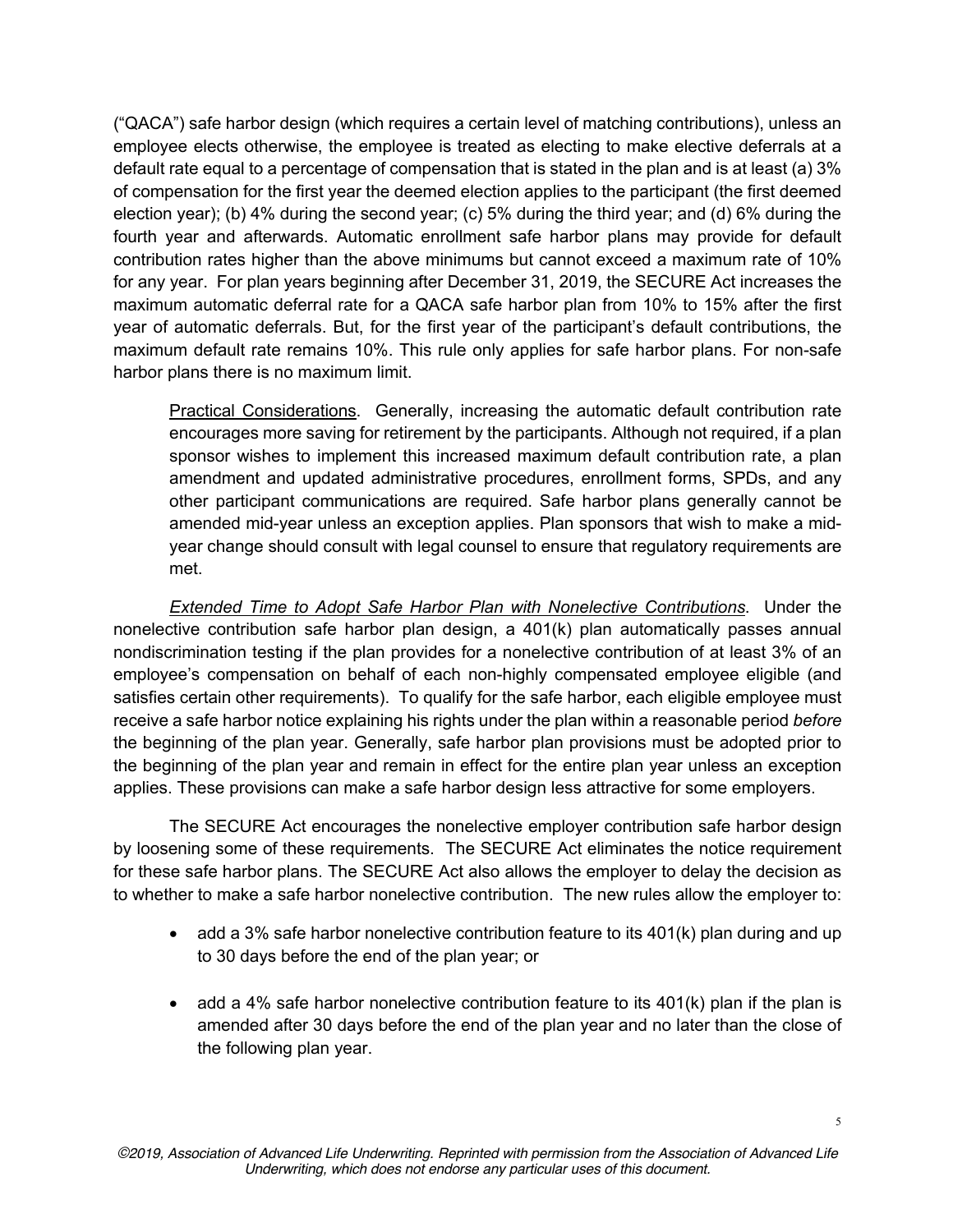Practical Considerations. This change gives employers flexibility to wait until after the end of the plan year to assess non-discrimination testing results and eliminate failures by amending the plan to provide for at least a 4% nonelective employer safe harbor contribution. Employers who want to take advantage of this new rule should review their safe harbor policies and procedures, notices, plan documents, SPDs, and participant communications to determine whether revisions are necessary.

This new rule does not apply to employers that use a safe harbor matching contribution design. Those safe harbor plans still must provide a safe harbor notice before the plan year and have limited ability to change design during the plan year.

## **CHANGES THAT ENCOURAGE SMALL EMPLOYERS TO ADOPT PLANS**

*Increased Tax Credit for Small Employer Retirement Plan Startup Costs*. Prior to the SECURE Act, a small employer that wished to adopt a new qualified retirement plan was eligible receive a nonrefundable tax credit (the "Start-Up Tax Credit") capped at \$500 per year. For purposes of the Start-Up Tax Credit, a small employer is one that does not have more than onehundred (100) employees earning more than \$5,000 in compensation from the employer in the preceding year ("small employer").

Effective for plan years beginning after December 31, 2019, the SECURE Act increases the Start-Up Tax Credit to not less than \$500, and as much as \$5,000, depending on the number of non-highly compensated employee eligible to participate in the plan. The Start-Up Tax Credit applies for up to three years beginning with the year the plan is first effective, or, at the election of the employer, with the year preceding the first plan year and for each of the two taxable years immediately following the first credit year.

Under the Start-Up Tax Credit, qualified start-up expenses include, (i) the establishment or administration of an eligible employer plan, or (ii) the retirement-related education of employees with respect to such plan. For purposes of the Start-Up Tax Credit, an eligible employer plan is a qualified plan with at least one non-highly compensated employee eligible to participate.

Practical Considerations. Small employers may want to consider adopting a qualified retirement plan if they do not already have one to take advantage of the increased tax credit. Qualified plans are a great way to attract and retain employees and encourage them to save for retirement. Moreover, small employers should consider retirement-related educational planning so their employees better understand their rights and responsibilities under the qualified plan.

*New Small Employer Auto-Enrollment Credit*. The SECURE Act also creates a new nonrefundable general business tax credit for small employers adding an eligible automatic contribution arrangement ("EACA") to a new or existing plan (the "Auto-Enrollment Tax Credit"). Under an EACA, elective deferrals are made at specified rates (when the employee becomes eligible to participate) unless the participant elects a different percentage or not to participate. Effective for taxable years beginning after December 31, 2019, small employers will be eligible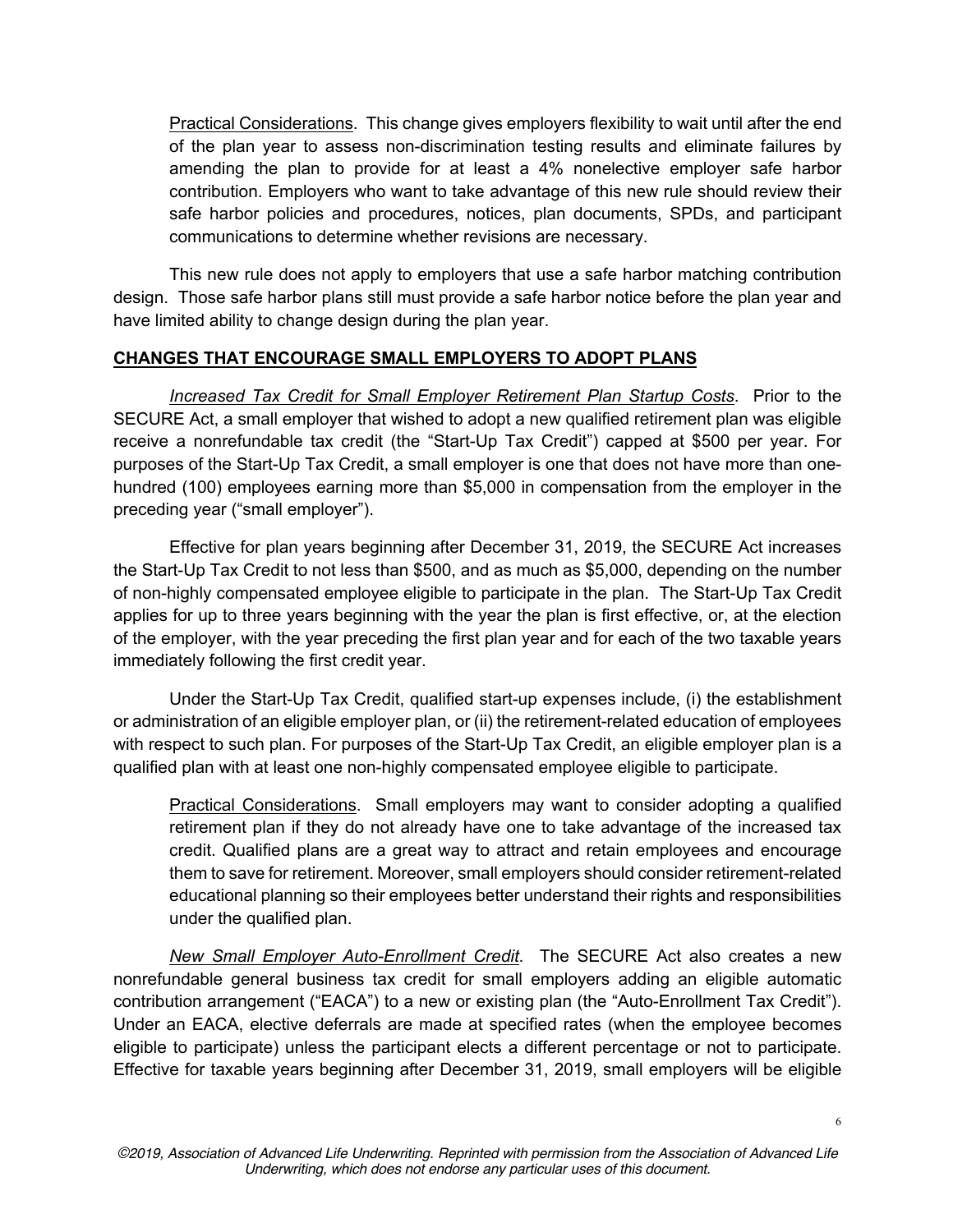for the Auto-Enrollment Tax Credit in the amount of \$500 for each year during a 3-year credit period beginning in the first taxable year in which the employer adds an EACA in its qualified plan.

Planning Considerations. Small employers with a 401(k) plan should consider including an EACA. EACAs generally encourage participants to save for retirement by automatically enrolling them in the plan and contributing a small percentage their compensation as soon as they become eligible. For some employers, the increase in participation and contributions will help to alleviate certain problems with nondiscrimination testing, where the level of participation and contributions made by rank and file employees is compared to that of highly compensated employees.

## **ACTION REQUIRED: MANDATORY DESIGN CHANGES**

While the SECURE Act makes a number of favorable changes that give employers more choices when offering qualified retirement plans, it also imposes several mandatory design changes that will require employers with plans to take action.

*Required Minimum Distribution Changes.* Prior to the SECURE Act, participants were generally required to begin taking required minimum distributions ("RMDs") from their plan by April 1 of the year following the year they attained age 70-1/2 (the "required beginning date"), except that non-5% owners could delay the RMD payments until April 1 of the year following the year they retire.

The SECURE Act raises the age for RMDs from 70-1/2 to 72. This change applies for RMDs required to be made after December 31, 2019 for individuals who attain age 70-1/2 after December 31, 2019.

Practical Considerations. For retired participants or 5% owner participants who attained 70-1/2 in 2019, the first RMD must still be paid by April 1, 2020. For retired participants or 5% owners who attain age 70-1/2 in 2020, RMDs must begin by April 1 of the year following the year they attain age 72. This change impacts administrative procedures, plan documents, summary plan descriptions, and rollover notices. Sponsors should work with their third party administrators to ensure that administrative procedures are updated accordingly.

*Post-Death Required Minimum Distribution Change for Designated Beneficiaries*. Prior to the SECURE Act, the RMD rules that apply after the employee's death differ depending on (a) whether an employee dies before, on, or after the required beginning date, and (b) whether there is a designated beneficiary. If the employee dies on or after the required beginning date, the remaining interest must generally be distributed at least as rapidly as under the method of distribution being used before death. If an employee dies before the required beginning date and any portion of the benefit is payable to a designated beneficiary, the distributions are generally required to begin within one year of the employee's death and are allowed to be paid over the life or life expectancy of the designated beneficiary. If the beneficiary of the employee is the employee's surviving spouse, distributions are not required to begin until the year in which the employee would have attained age 70½ (age 72 under the SECURE Act). If the surviving spouse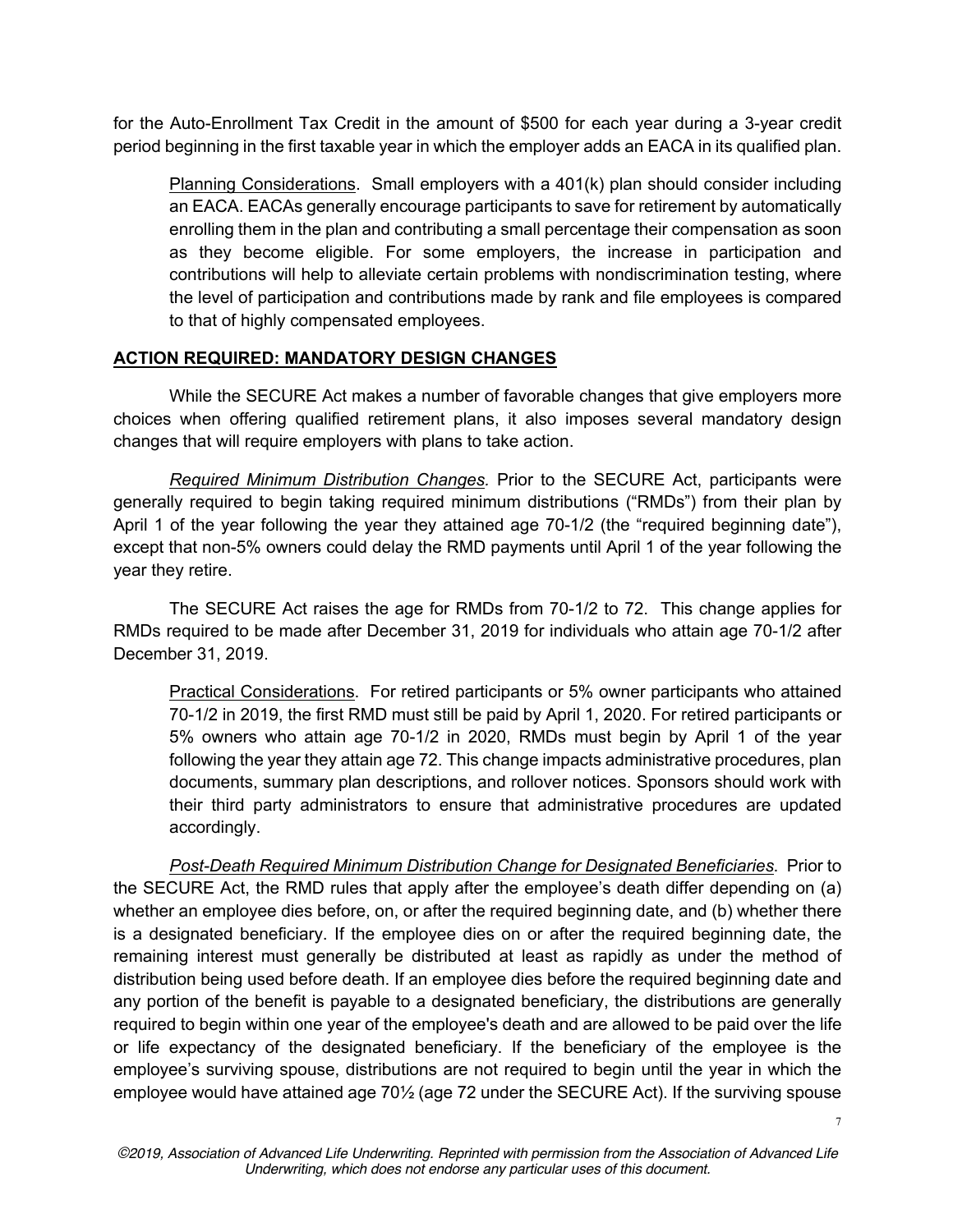dies before the employee would have attained age 70½ (age 72 under the SECURE Act), these rules apply after the death of the spouse as though the spouse were the employee. If an employee dies before the required beginning date and there is no designated beneficiary, then the entire remaining interest of the employee must generally be distributed by the end of the fifth calendar year following the individual's death.

Under the SECURE Act, generally, for an employee who dies after December 31, 2019, the remaining account must be distributed to designated beneficiaries within 10 years after the date of death, regardless of whether the employee died before, on, or after the required beginning date. This 10-year rule does not, however, apply to an eligible designated beneficiary, in which case the remaining account balance may generally be distributed over the life or life expectancy of the eligible designated beneficiary beginning in the year following the year of death. An "eligible designated beneficiary" is an individual with respect to the employee who on the date of his or her death is:

- the employee's surviving spouse;
- the employee's minor child;
- a chronically ill individual; and
- individual who is not more than 10 years younger than the employee.

Practical Considerations. This change does not apply to defined benefit plans. This change in law will require a plan amendment, updated administrative procedures, and participant communications. Guidance is still needed to determine administrative issues, for example, what is the age of majority. Sponsors should consult with counsel to ensure that plan documents and administrative processes are in place to comply with the change in law.

*Eligibility of Long-Term Part-Time Employees*. Qualified retirement plans generally may exclude from participation employees who do not attain age 21 or complete a year of service (a 12-month period with at least 1,000 hours of service (the "1,000 hour service rule")) during a plan year, and cannot impose longer service requirements. A plan can also exclude an employee from receiving an allocation of employer nonelective or matching contributions for a plan year unless the employee completes 1,000 hours of service during the plan year or is employed on the last day of the plan year (even if the 1,000 hour service rule is met).

The SECURE Act adds a new eligibility requirement for certain long-term part-time employees who would not otherwise meet the 1,000 hour service rule. Effective for plan years beginning after December 31, 2020, part-time employees who work for at least 500 hours per year with an employer for at least three consecutive years that meet age 21 by the end of the three-consecutive-year period must be eligible to participate in their employer's qualified retirement plan. Although this change is effective for plan years beginning after December 31, 2020, the three-consecutive year period does not take into account any 12-month periods